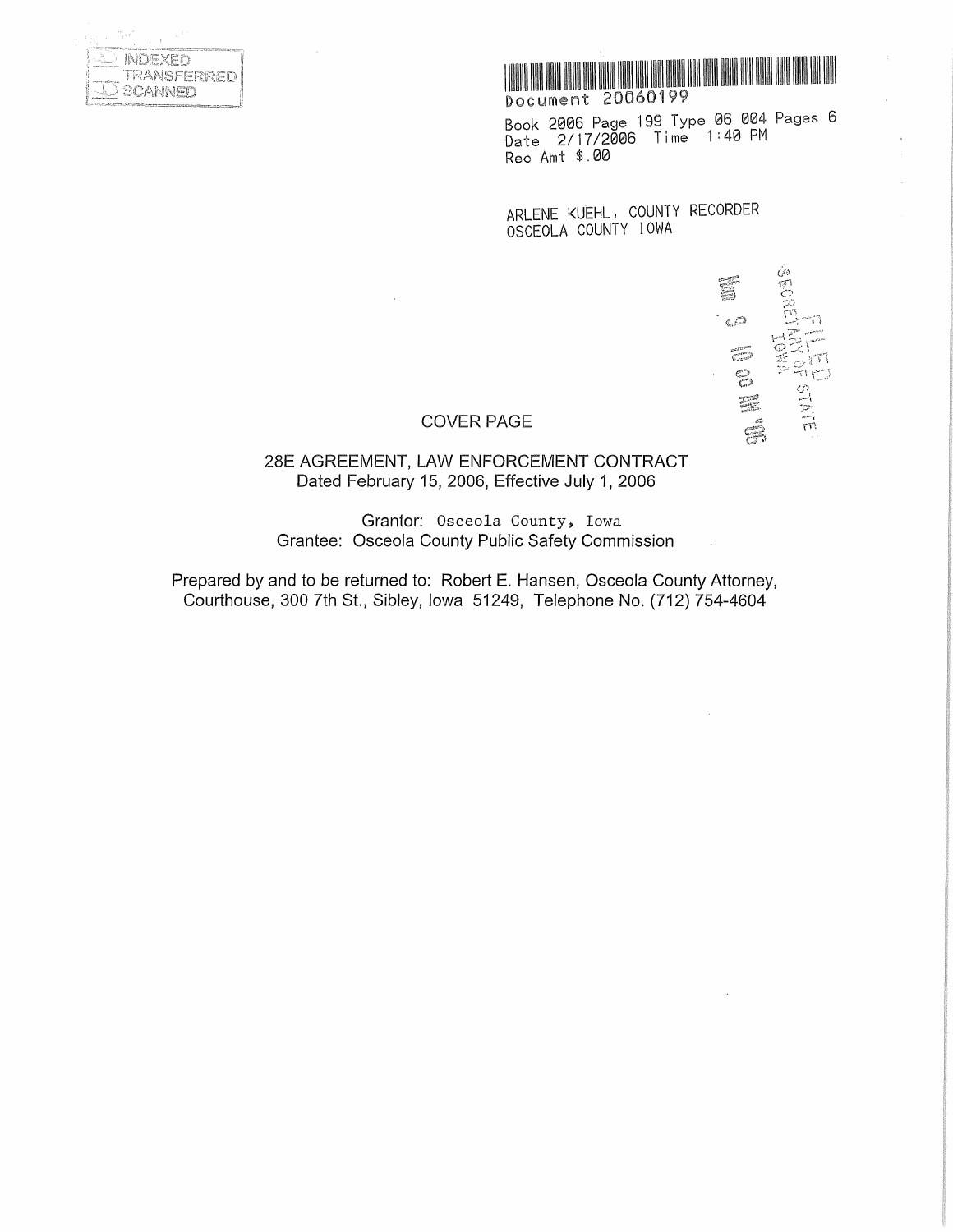## LAW ENFORCEMENT CONTRACT  $\frac{m}{2}$   $\frac{g}{c}$   $\frac{g}{c}$   $\frac{g}{c}$   $\frac{g}{c}$

*T* 

## JUlY 2006

~ THIS CONTRACT made and entered into this\_;;\_· \_day of ~~---=.....;\_\_,.,;i..-' 2006, by and between Osceola County, Iowa, with the Osceola County Sheriff, as parties of the first part, and the Osceola County Public Safety Commission, as party of the second part.

The Osceola County Public Safety Commission desires to contract for law enforcement services with Osceola County, Iowa, and the Osceola County Sheriff. Osceola County and the Osceola County Sheriff are agreeable to render such service under such terms and conditions hereinafter set forth.

Said contracts are authorized and provided for by the provisions of the 2005 Code of Iowa, Chapter 28E and the by-laws of the Osceola County Public Safety Commission.

IT IS HEREBY AGREED AS FOLLOWS:

 $\frac{1}{2} \sqrt{2} \frac{1}{2}$ 

 $\sim$   $\approx$ 

1. Osceola County through its County Sheriff, and the Osceola County Sheriff, agree to provide expanded police protection within the corporate limits of each municipality belonging to the Osceola County Public Safety Commission and to the unincorporated areas of the county to the extent and in the manner hereinafter set forth:

- A. Except as otherwise hereunder set forth, such service shall encompass the duties and function of the type normally coming within the jurisdiction of the Osceola County Sheriff pursuant to the State Law; and, in addition, the Osceola County Sheriff and his duly assigned deputies shall, within the corporate limits of each municipality belonging to the Osceola County Public Safety Commission, exercise all police powers and duties of the city police officers as provided by State, County, and City Ordinances.
- B. The provisions of service, the standard of performance, the discipline of the deputies and other matters incident to the performance of said service and the control of personnel so employed, shall remain in and under the control of the Sheriff.
- C. Such service shall include the enforcement of the Iowa Statutes, County Ordinances, and the municipal ordinances of the cities of Sibley, Ocheyedan, Harris, Melvin, and Ashton, and any other cities in Osceola County that elect to become members of the Osceola County Public Safety Commission. Service for any entity/member withdrawing from the Public Safety Commission shall be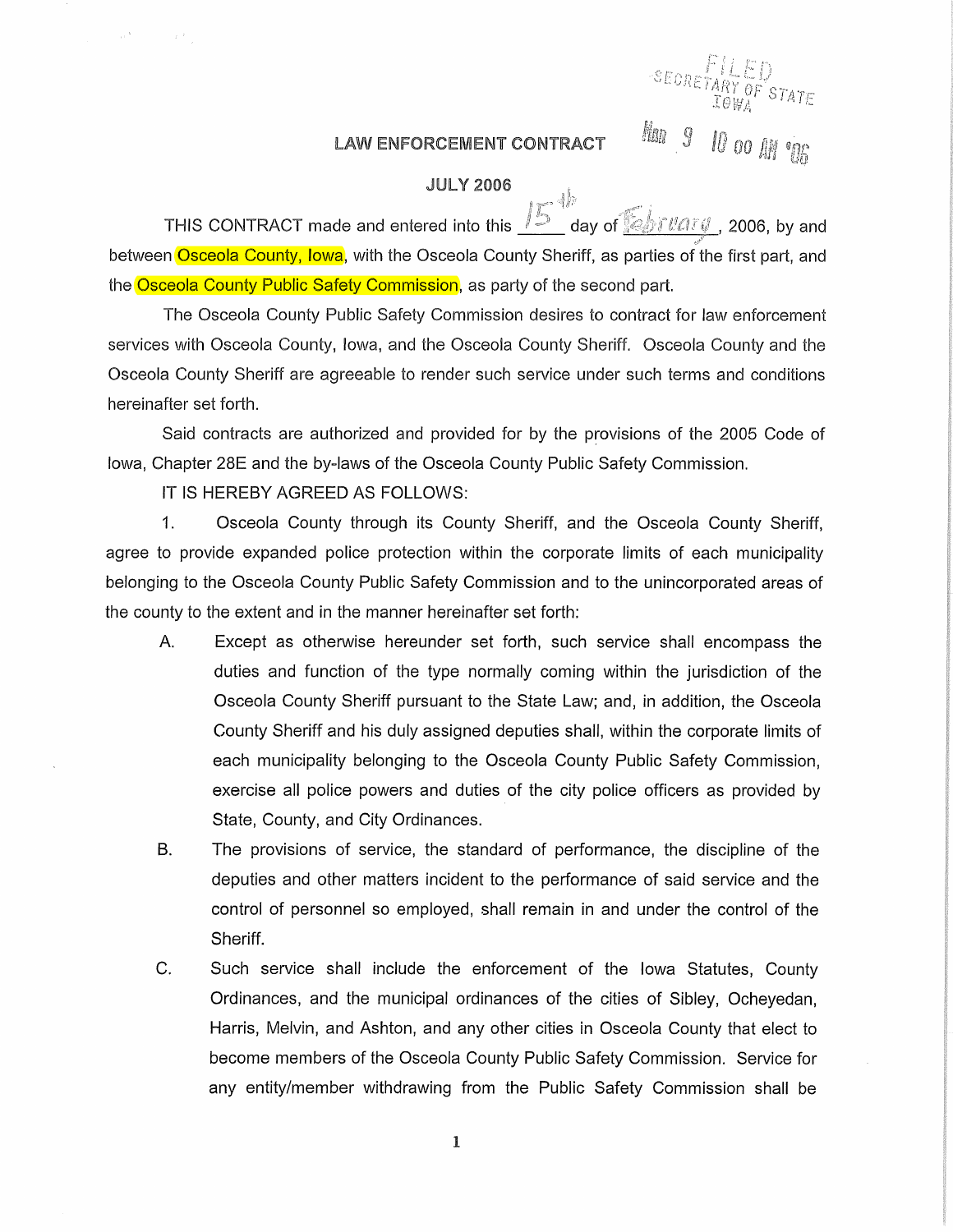stopped in accordance with this agreement, the Commission by-laws and the Intergovernmental Agreement creating the Public Safety Commission.

D. The Sheriff shall have complete responsibility and authority for the actions of his deputies and employees. The termination of any deputies or employees by the Sheriff shall be brought to the attention of the Commission at the next regularly scheduled meeting. A current list of all deputies and all employees together with their rate of pay shall be maintained and shall be updated annually.

2. Osceola County shall furnish and supply any necessary equipment and facilities for communications including dispatching. The County shall pay the cost of two (2) full-time dispatchers. The County shall provide jail detention facilities, including all costs of detention, except that deputies and dispatchers shall perform the duties of jailers, as needed.

 $\sim$   $^{-1}$ 

an Co

3. It is specifically agreed that the Sheriff's Office shall provide at least one manned patrol car, which shall be maintained within the corporate limits of the City of Sibley, on a twenty-four hour basis, except in an emergency, and then back-up service shall be provided in Sibley as rapidly as possible. The parties recognize that the officer on duty within the corporate limits of the City of Sibley will be called upon to handle the duties necessary for the operation of the Osceola County Jail.

4. The Osceola County Public Safety Commission shall not be liable for the direct payment of salaries, wages, or other compensation to any County personnel performing services pursuant to this contract, however, the Public Safety Commission must regularly pay over to the County, the obligations set forth in this Contract.

5. It is understood and agreed by the parties that no deputy, or other employee of the Sheriff shall be deemed an employee of the Osceola County Public Safety Commission.

6. PAYMENT. The Osceola County Public Safety Commission and its members hereby agree to pay to the County the amount budgeted by them for each fiscal year for all services provided hereunder by the Sheriff's Office during the term of this Contract. These budget amounts may change annually as each new budget is determined and approved by the Osceola County Public Safety Commission and each of its members. The dollar amounts contributed annually by each member/entity shall be determined by application of Sections 28E.22, 28E.23, and 28E.24 of the 2005 Code of Iowa, and any amendments thereto.

Payment by each member/entity of the Osceola County Public Safety Commission shall be paid to the Osceola County Public Safety Commission as follows: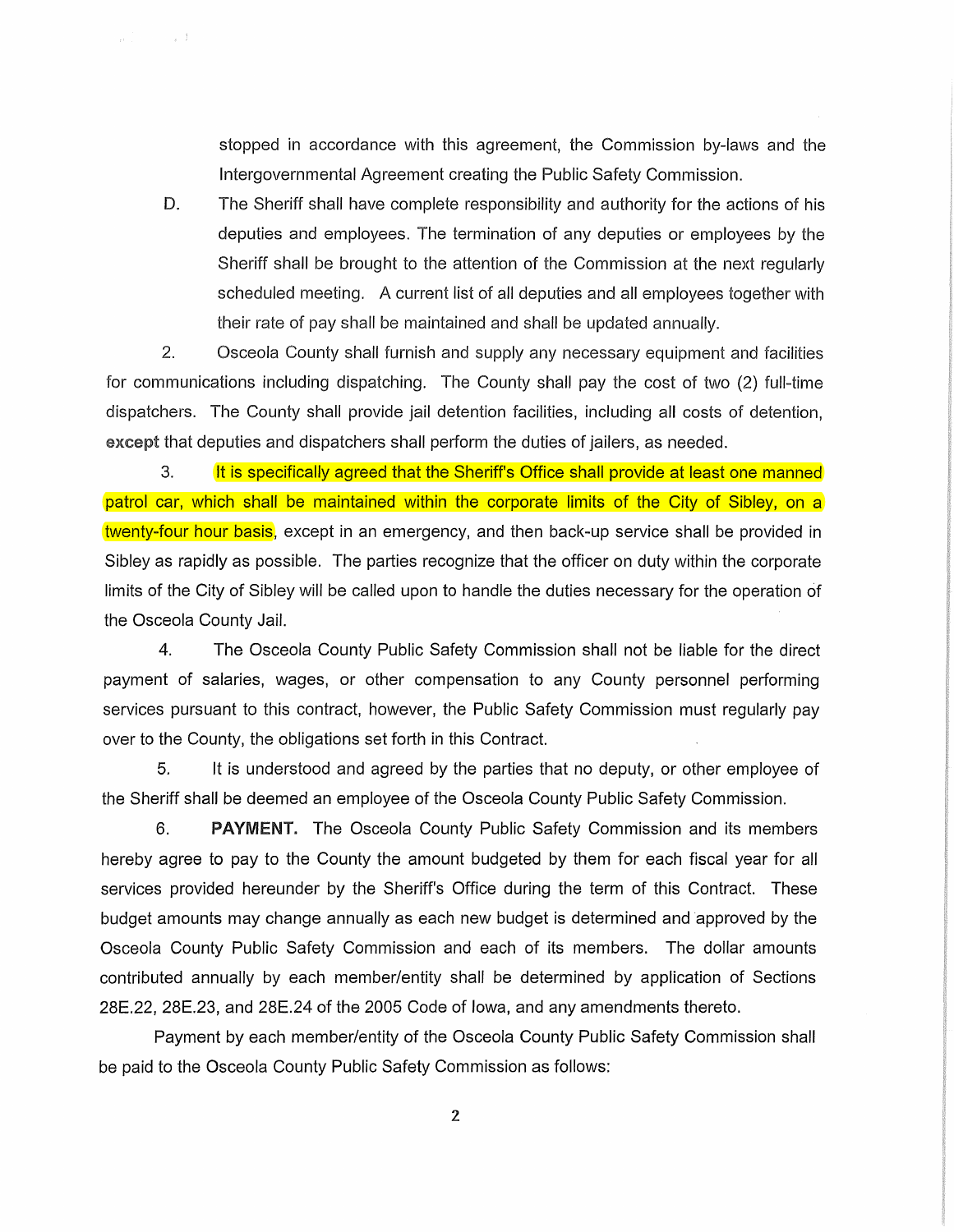- A. Each month one-twelfth (1/12) of the General Fund Levy, levied by each member.
- B. On October 15 and May 15 of each year one-half (1/2) of the Special Voted Levy, levied by each member.

7. LIABILITY. Osceola County and the Osceola County Sheriff agree to hold harmless, indemnify and defend the Osceola County Public Safety Commission, its commissioners, officers, employees, and agents against any and all claims, lawsuits, damages or lawsuits for damages, arising from, allegedly arising from the performance of this contract or relating to the provisions of service hereunder by Osceola County and the Osceola County Sheriff.

 $\mathcal{F}_{\text{max}}^{\text{max}}$ 

 $\sim 10^{-4}$ 

8. The Osceola County Public Safety Commission shall not be called upon to assume any liabilities for the direct payment of any salaries, wages or other compensation to any personnel performing services hereunder. The Osceola County Public Safety Commission shall not be liable for compensation to indemnify any employees for any injury or sickness arising out of his or her employment and Osceola County hereby agrees to hold the Osceola County Public Safety Commission harmless against any such claims. However, the Public Safety Commission shall have in place workers compensation insurance to cover injuries or sicknesses to any employee whose injury or sickness arises out of his or her employment, as such employment is contemplated under this Agreement.

9. INSURANCE. Osceola County does further agree that in order to protect itself as well as the Osceola County Public Safety Commission under the indemnity agreement provision herein above set forth, Osceola County will at all times during the term of this agreement, have and keep in force a police professional liability insurance policy in an amount not less than \$2,000,000.00, and, the premium for said professional liability insurance policy shall be paid by Osceola County. Said insurance policy shall name the Commission and each individual member of the Commission as an additional insured for protection against any liability arising out of or in the performance of this agreement, including any and all losses, claims, damages, costs, or expenses resulting from damages to property or injury to or death of persons rising out of or in connection with the performance of this agreement. The County further agrees to provide the Commission and each of its members a certificate of insurance as evidence of compliance with this Paragraph. Osceola County shall also be responsible for paying the premium for boiler and property insurance for the jail premises and will also pay the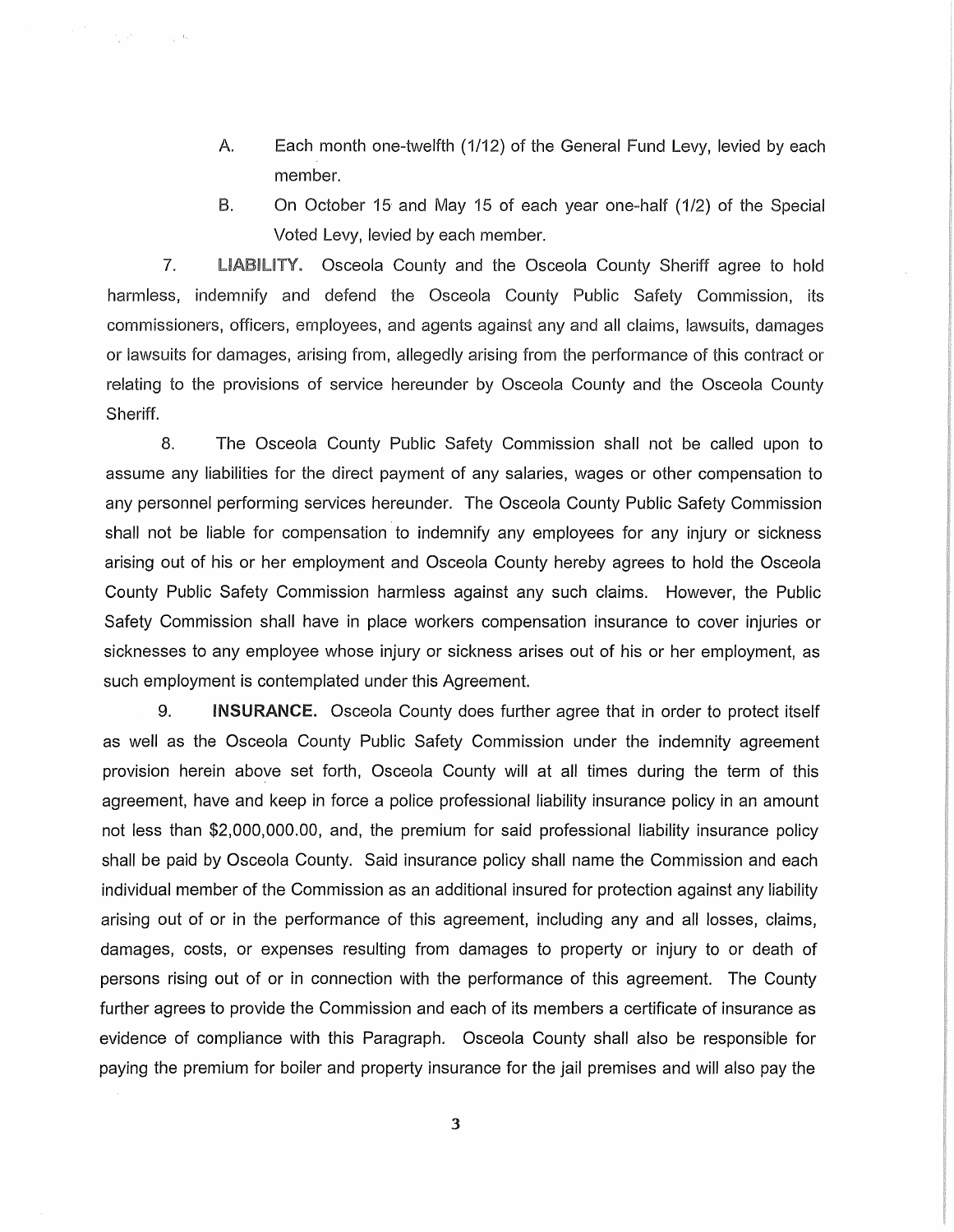premium for general liability insurance. The Public Safety Commission shall pay the insurance premium for any insurance policy that is directly related to providing police protection within Osceola County, including without limitation, payment of the premiums for workers compensation insurance and business auto insurance.

经常 人名拉

10. DURATION OF CONTRACT. The term of this contract shall be for one year starting on the 1st day of July, 2006. The contract shall renew from year to year automatically on the same month and day above provided. However, said contract will cease to renew upon either party serving upon the other a notice of intention to terminate the contract upon the expiration of the then current term. This notice must be served at least six (6) months prior to the expiration of the then current term.

11. REVIEW AND COMPLAINTS. The Sheriff of Osceola County shall meet regularly with the Osceola County Public Safety Commission to review the progress of the contract. Any complaints or requests regarding the scope or quality of work shall be directed to the Osceola County Sheriff. The Sheriff shall report in writing to the Commission concerning action taken for any complaint or requests received.

12. **DISPUTES AND REMEDIES.** In the event of a dispute between the parties as to the extent of the duties and functions to be rendered under this agreement, or as to the level or manner of performance of law enforcement services, the dispute shall be presented to a committee consisting of a member of the Board of Supervisors of Osceola County, Iowa, who is not a member of the Public Safety Commission Board; a representative of the respective member/entity initiating the dispute for determination; and one official from the Public Safety Commission Board who represents a member/entity that is not involved in the complaint or dispute. The Sheriff of Osceola County shall also participate in the dispute resolution process, but shall not have a vote in resolving the dispute. Any controversy, complaint, claim arising out of or related to this contract, or the breach thereof, that cannot be resolved by the committee described above, shall be settled by arbitration in accordance with the rules of the American Arbitration Association and Judgment upon the decision rendered by the arbitrator may be entered in any Court having jurisdiction thereof.

13. NEGOTIATOR. That because the County is the employer of the deputies and dispatchers, the County will negotiate with the deputies and dispatchers, or a union representing the deputies and dispatchers.

4